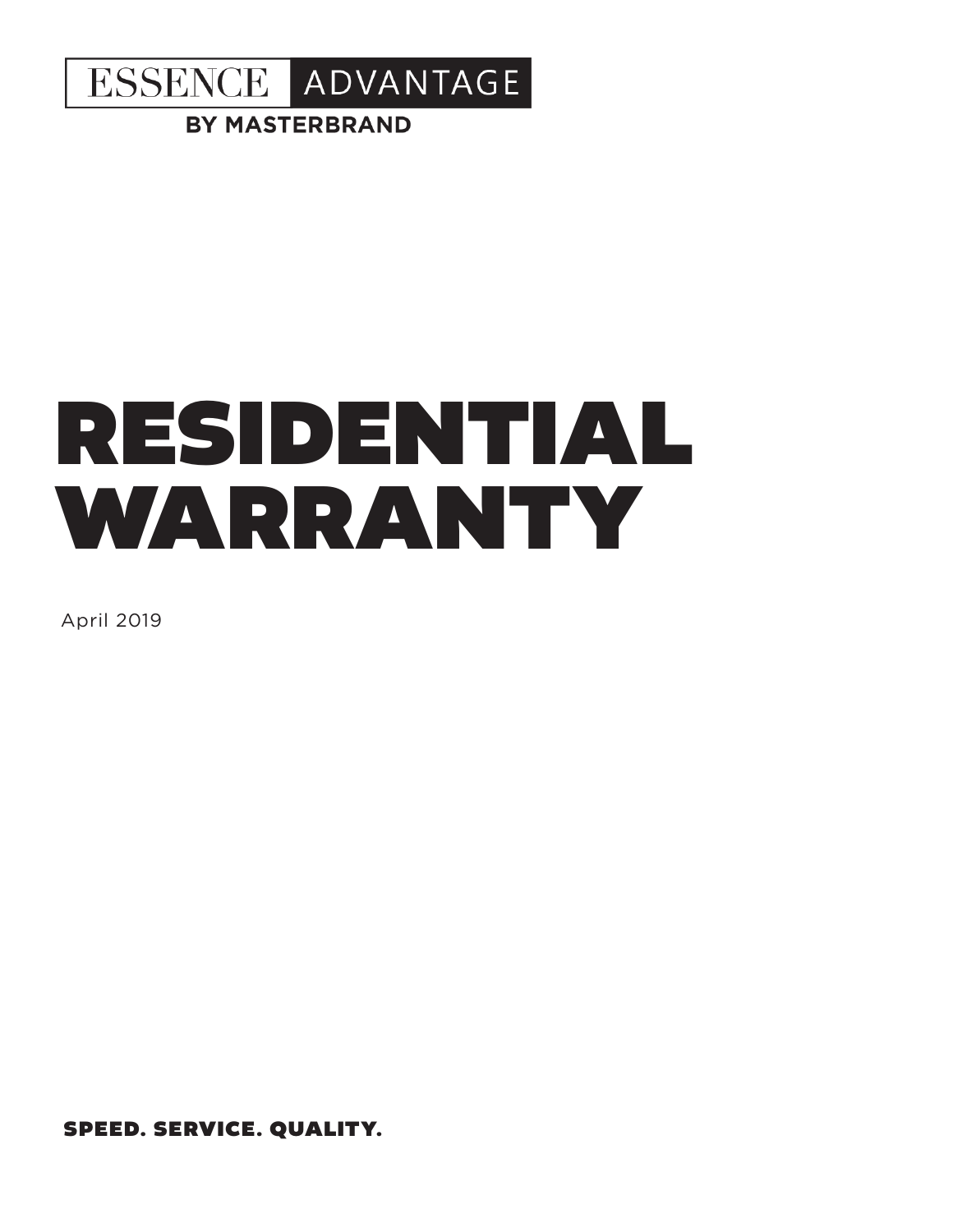# LIMITED FIVE YEAR WARRANTY

Residential Purchaser

MasterBrand Cabinets, Inc. ("We" or "Us") extends the following limited five year warranty ("Limited Warranty") to the first Residential Purchaser ("You" or "Your") of a cabinet or vanity manufactured by Us (each, a "Product"). This Limited Warranty is only applicable to Products sold to the first Residential Purchaser and used in the applications described below within the United States and Canada. Except as allowed below or by applicable law, You may not assign or transfer this Limited Warranty.

# **Who Is A Residential Purchaser?**

Under this Limited Warranty, a "Residential Purchaser" means any of the following:

- a person who purchases and installs the Product in a dwelling that is owned and used by that person as a primary or secondary home;
- any person or business such as a builder, contractor or developer that purchases and installs the Product in a newly constructed or remodeled dwelling that will be used by the initial owner/purchaser of that dwelling as a primary or secondary home. In such situation, this Limited Warranty may be assigned to the initial owner/purchaser who uses the dwelling as a primary or secondary home.
- a consumer subject to the Quebec Consumer Protection Act.

Under this Limited Warranty, a primary or secondary home does not include rental property. This Limited Warranty does not apply to landlords, leasing companies or other commercial purchasers.

# **What Does This Limited Warranty Cover?**

Subject to the exclusions and limitations set forth in this Limited Warranty, We warrant to You that each Product will be free from defects in material and workmanship, under normal use and maintenance, for the applicable warranty period stated below. This warranty gives You specific legal rights, and You may have other rights which vary from State to State or Province to Province.

# **What Is The Warranty Period Applicable To Residential Purchasers?**

The warranty period for Your Product (excluding certain components discussed in the following paragraph) begins on the date the Product was purchased, whether purchased by You or by a third party on Your behalf. Your warranty is only valid if you use the dwelling as your primary or secondary home and does not extend to future owners if the property is sold.

Notwithstanding the preceding paragraph, the warranty periods applicable to the following Product components that were not originally manufactured by Us are as follows:

- Vent Hoods, Blowers, and components: 1 year from the date of original purchase
- Lighting, Electronic, and Powered components: 2 years from the date of original purchase.
- Decorative Hardware: 5 years from the date of original purchase.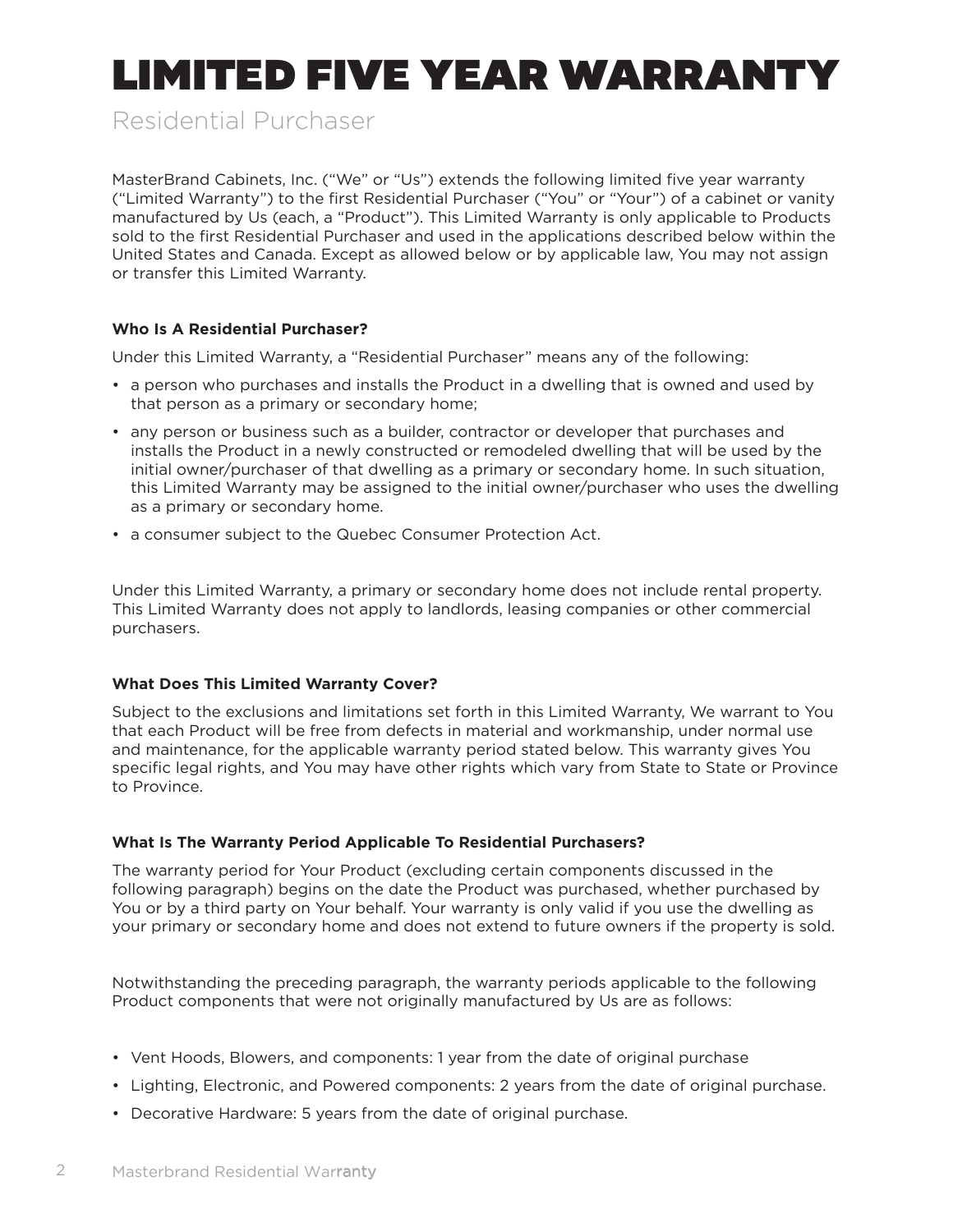#### **Disclaimer Of Other Warranties**

IF YOU ARE A CONSUMER SUBJECT TO THE QUEBEC CONSUMER PROTECTION ACT, THE EXCLUSION OF WARRANTIES CONTAINED IN THE IMMEDIATELY FOLLOWING PARAGRAPH DO NOT LIMIT YOUR RIGHTS AND REMEDIES UNDER SUCH ACT, INCLUDING THE RIGHT TO MAKE A CLAIM UNDER ANY OF THE STATUTORY WARRANTIES PROVIDED UNDER SECTIONS 34 TO 54 OF SUCH ACT. CERTAIN OTHER STATES OR PROVINCES DO NOT ALLOW LIMITATIONS ON HOW LONG AN IMPLIED WARRANTY LASTS, SO THE BELOW LIMITATION MAY NOT APPLY TO YOU.

THIS LIMITED WARRANTY IS OUR SOLE AND EXCLUSIVE WARRANTY WITH RESPECT TO THE PRODUCTS. ALL IMPLIED WARRANTIES ARE STRICTLY LIMITED TO THE DURATION OF THE LIMITED WARRANTY APPLICABLE TO THE PRODUCT AS STATED ABOVE, INCLUDING BUT NOT LIMITED TO, ANY WARRANTY OF MERCHANTABILITY OR OF FITNESS FOR A PARTICULAR PURPOSE.

#### **What This Limited Warranty Does Not Cover**

The Limited Warranty does not apply to any Product:

- 1. installed or used outdoors;
- 2. used for purposes for which it is not designed or intended by Us;
- 3. which has been subjected to misuse, vandalism, abuse, negligence, accident, or unauthorized modifications;
- 4. which has been improperly stored (if the Product must be stored, it should be covered and stored in a humidity and temperature controlled environment, away from direct sunlight);
- 5. which has been improperly installed, cleaned, or maintained (for more information regarding the proper use and care of the Product, please consult the applicable Use and Care Instructions that accompanied the Product or that can be found at www.masterbrand.com/care-and-cleaning);
- 6. which has been subjected to improper temperature, moisture and/or humidity extremes (temperature outside the range of 50-85°F (10-29°C) and humidity outside the range of 30-55% are considered extreme);
- 7. damaged by fire, flood, acts of God, or other external causes beyond our control;
- 8. varying in color and characteristics due to age, sunlight, smoke, or other environmental conditions;
- 9. exhibiting any effects on the color and/or integrity of the finish or appearance due to the use of abrasive cleaners, cleaners that contain chlorine, acidic cleaners, scuffing sponges or steel wool; and/or
- 10. exhibiting normal wear and tear.

In addition, natural woods may vary in color and characteristics and exhibit subtle changes as they age. For example, painted doors, drawer fronts, and face frames may eventually have visible cracking around the joint area, and cabinet colors may darken or lighten over time. These variations are considered to be the nature of the material in relation to their environmental exposure and are not covered under this Limited Warranty.

#### **Sole And Exclusive Remedy**

In the event of a defect in the workmanship or materials of a Product or Product component occurring during the warranty period described above, We will, at our option, repair or replace any defective Product or Product component; provided, if it is not commercially feasible to repair or replace a defective Product or Product component, We may refund the original price